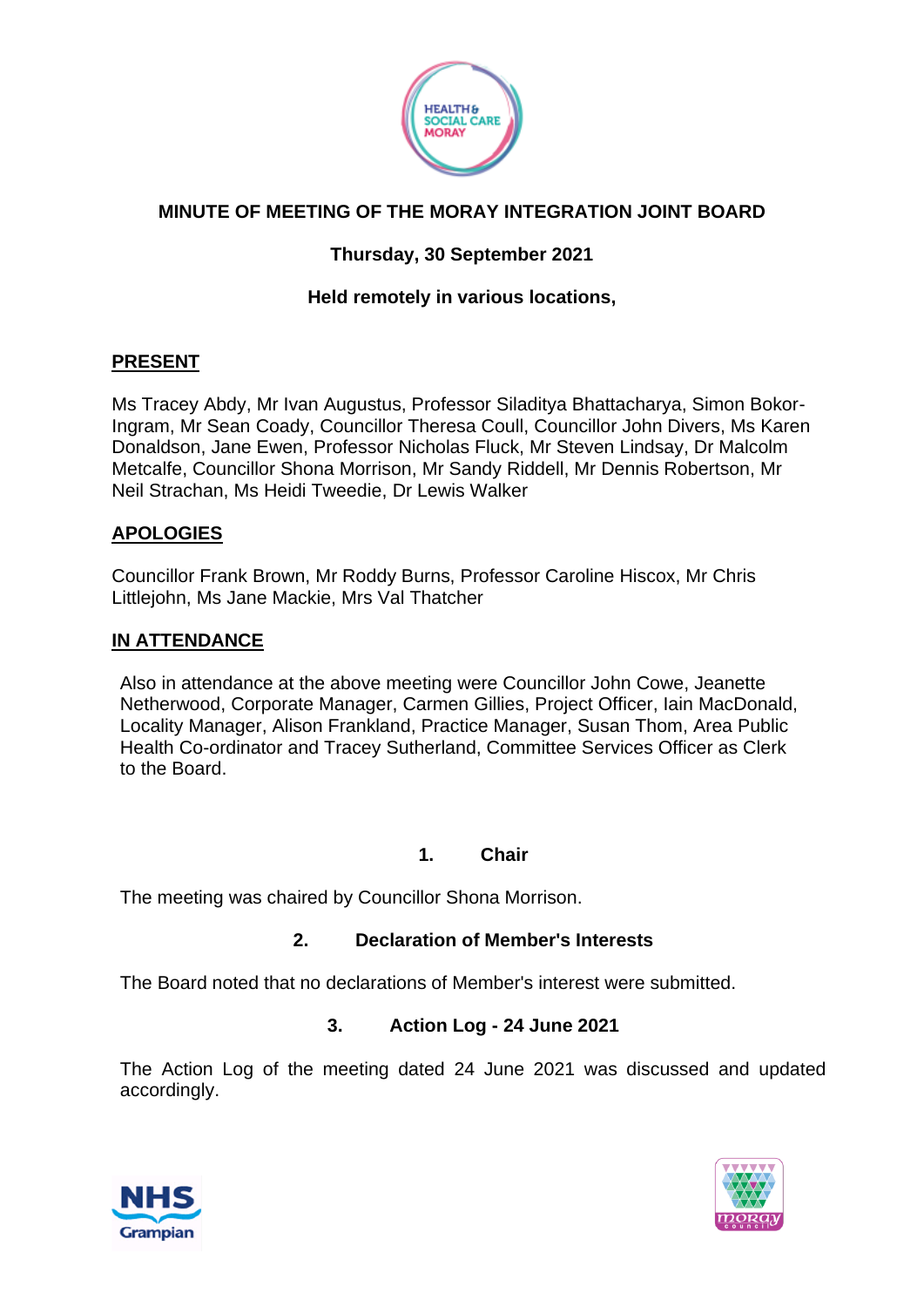### **4. Minutes of meeting of Moray Integration Joint Board of 24 June 2021**

The minute of the meeting of Moray Integration Joint Board on 24 June 2021 was submitted and approved.

#### **5. Chief Officer Report**

A report by the Chief Officer informed the Board of the Chief Officer activities that support the delivery against the Moray Integration Board's (MIJB) strategic priorities articulated in the Strategic Plan and the delivery against the 9 Health and Wellbeing Outcomes.

Following consideration the Board agreed:

i) to note the content of the report; and

that transforming services to meet the aspirations of the MIJBs Strategic Plan remains a priority, with a focus on key objectives as the IJB remobilise from the

ii) Covid-19 pandemic, along with a look ahead, continuing to develop strategic planning.

Sean Coady, Head of Service, Neil Strachan, Depute Chief Officer and Professor Nick Fluck joined the meeting during the consideration of the item.

### **6. Revenue Budget Monitoring Quarter 1 for 2021-22**

A report by the Chief Financial Officer updated the Moray Integration Joint Board (MIHB) of the current Revenue Budget reporting positions as at 30 June 2021 for the MIJB budget.

The Chief Officer updated the Board and indicated that there may be Covid monies available which could help with the overspend.

Mr Riddell raised concerns about the continued overspend and suggested that the Board need to look at doing things differently or the overspend will continue.

Mr Robertson suggested that it may be a topic for the next development day. The Chief Financial Officer agreed that this would be a way forward.

Following further consideration the Board agreed to:

- i) note the financial position of the board as at 30 June 2021 is showing an overall overspend of £1,009,961;
- ii) note the progress against the approved savings plan in paragraph 6, and update on Covid-19 in paragraph 8;

note the revisions to staffing arrangements dealt with under delegated powers and in accordance with financial regulations within the Council (MC) and NHS

- iii) Grampian (NHSG) for the period 1 April to 30 June 2021 as shown in Appendix 3; and
- iv) approve for issue, the directions arising from the updated budget position shown in Appendices 4 and 5.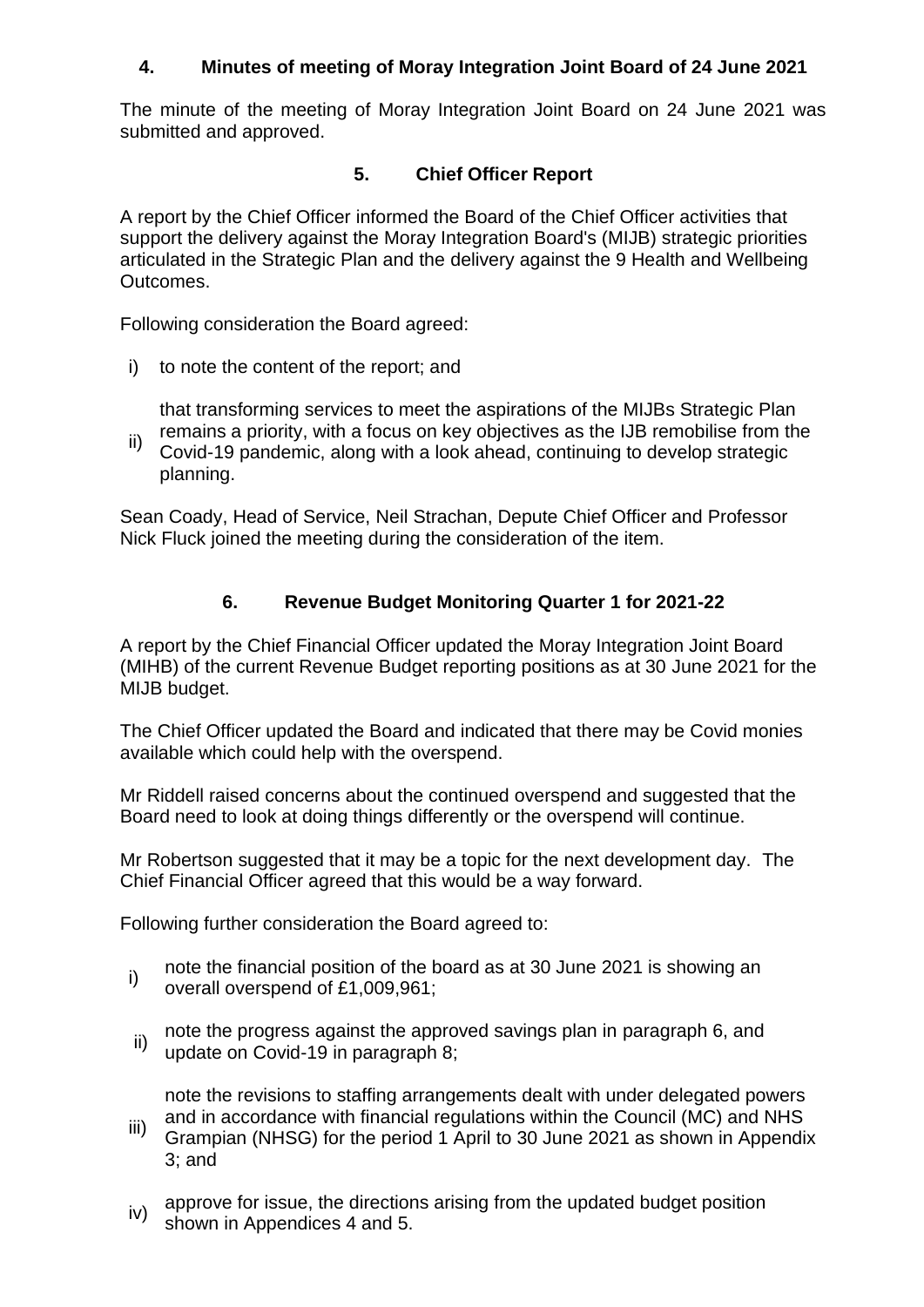## **7. Membership of Board and Committees**

A report by the Corporate Manager updated the Board of progress in relation to the increase in membership amendments to the Integration Scheme and re-appointments required.

Following consideration the Board agreed to:

- i) note the update provided in relation to the increase in voting arrangements;
- ii) note the amendments to the Integration Scheme highlighted in Appendix 1; and
- iii) approves the re-appointment of members specified in section 4.3.

#### **8. The Independent Review of Adult Social Care and National Care Service Consultation**

A report by the Lead for Strategy and Performance and Deputy Chief Officer updated the Moray Integration Joint Board in relation to the Independent Review of Adult Social Care (IRASC), the current consultation period on establishing a National Care Service (NCS) and proposals for developing a MIJB response.

Following consideration the Board agreed to:

- i) note the content of this report on the IRASC and NCS consultation; and
- ii) endorse the completion of a MIJB response, for approval by the Chair prior to submission.

#### **9. Outcome Based Care at Home**

A report by the Chief Social Work Officer provided the Board with a progress update in relation to the commissioning plans for an outcome-based Care at Home Service.

Following consideration the Board agreed to note the content of the report.

#### **10. Moray Coast Medical Practice**

A report by the Locality Manager informed the Moray Integration Joint Board (MIJB) on the proposal to undertake a community engagement and public consultation exercise in relation to the development of health and wellbeing services within the Lossiemouth locality.

Following lengthy consideration the Board agreed to:

approve the undertaking of a public engagement and subsequent community consultation with Moray Coast Medical Practice patients in relation to the

i) development of health and wellbeing services within the Lossiemouth locality and encompassing reference to 2.1 (ii) and (iii) below;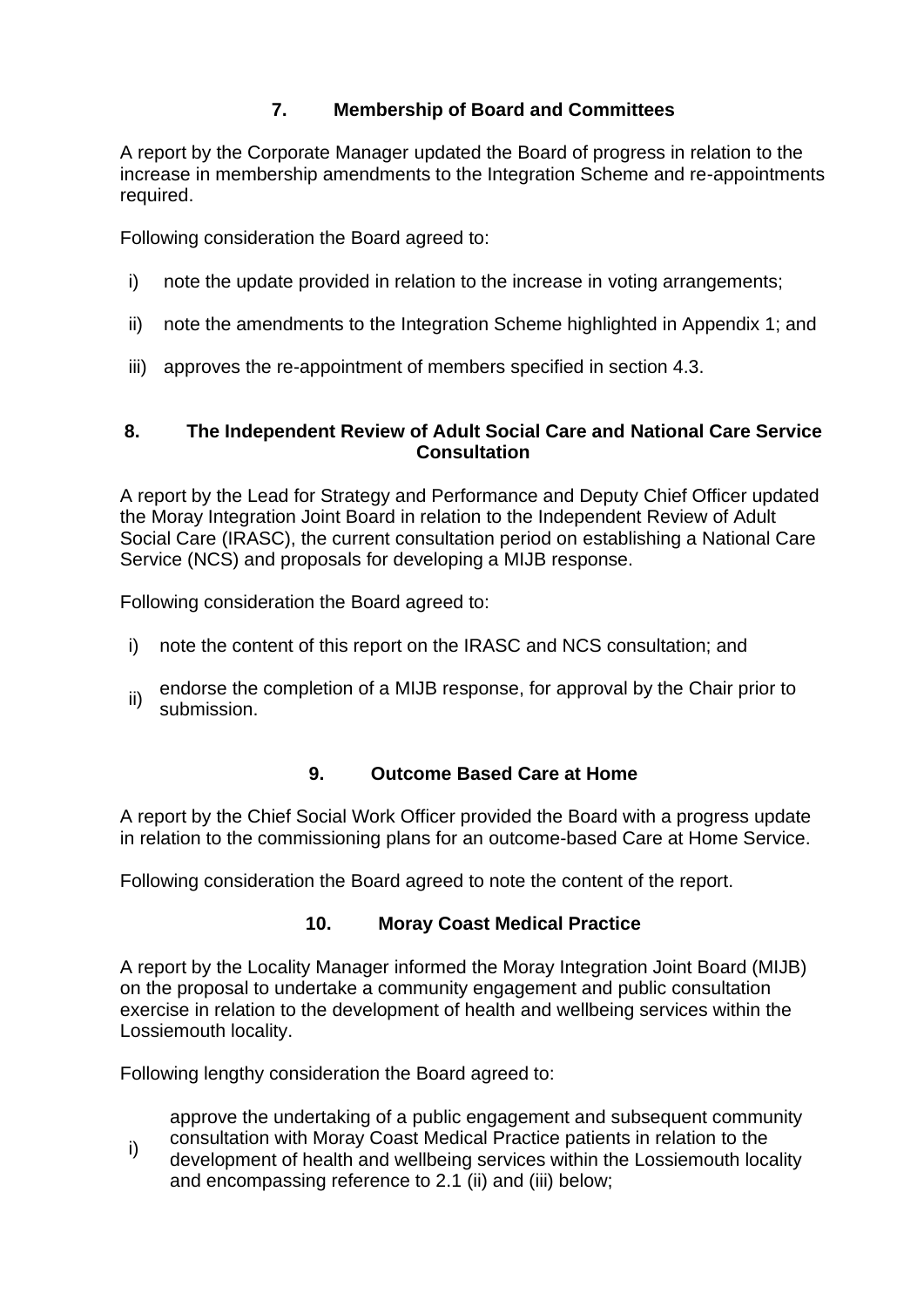note the requirement to increase available clinic space within the Moray Coast

- ii) Medical Centre building in Lossiemouth and the potential to do this through the refurbishment of the vacated Laich Dental Suite;
- iii) note the requirement to reach a decision on the future of the Burghead and Hopeman Branch Surgeries;

note that a further report will be submitted to the MIJB in January 2022

iv) outlining the outcome of the engagement process and proposing the detail of the public consultation; and

v) note that a final report will be submitted to the MIJB on 27 March 2022 summarising the outcomes of the public consultation and seeking agreement to proceed with the recommendations.

## **11. Home First in Moray**

A report by the Head of Service provided an update to the Board on the current status and priorities for Home First in Moray.

Following consideration the Board agreed:

to note the progress towards delivering the identified aims for Home First in

- i) Moray and confirms that this programme should remain a priority activity to meet the objectives of the Strategic Plan; and
- ii) that further reports will be brought to the MIJB as specific decisions are required.

### **12. Annual Performance Report 2020-21**

A report by the Chief Officer asked the Board to approve the draft Annual Performance Report 2020/21.

The Board joined the Chair in thanking Fiona McPherson, Carer Strategy Officer for her work in producing the Annual Performance Report.

Following consideration the Board agreed to:

- i) note the approach taken to produce the 2020/21 Annual Performance Report; and
- ii) approve the report at Appendix 1 for publication by 1 October 2021.

### **13. Annual Complaints Report 2020-21**

A report by the Corporate Manager informed the Board of the statutory requirements, performance and improvement actions identified in relation to complaints received by Health and Social Care Moray (HSCM) and present the Annual Complaints Report for 2020/21.